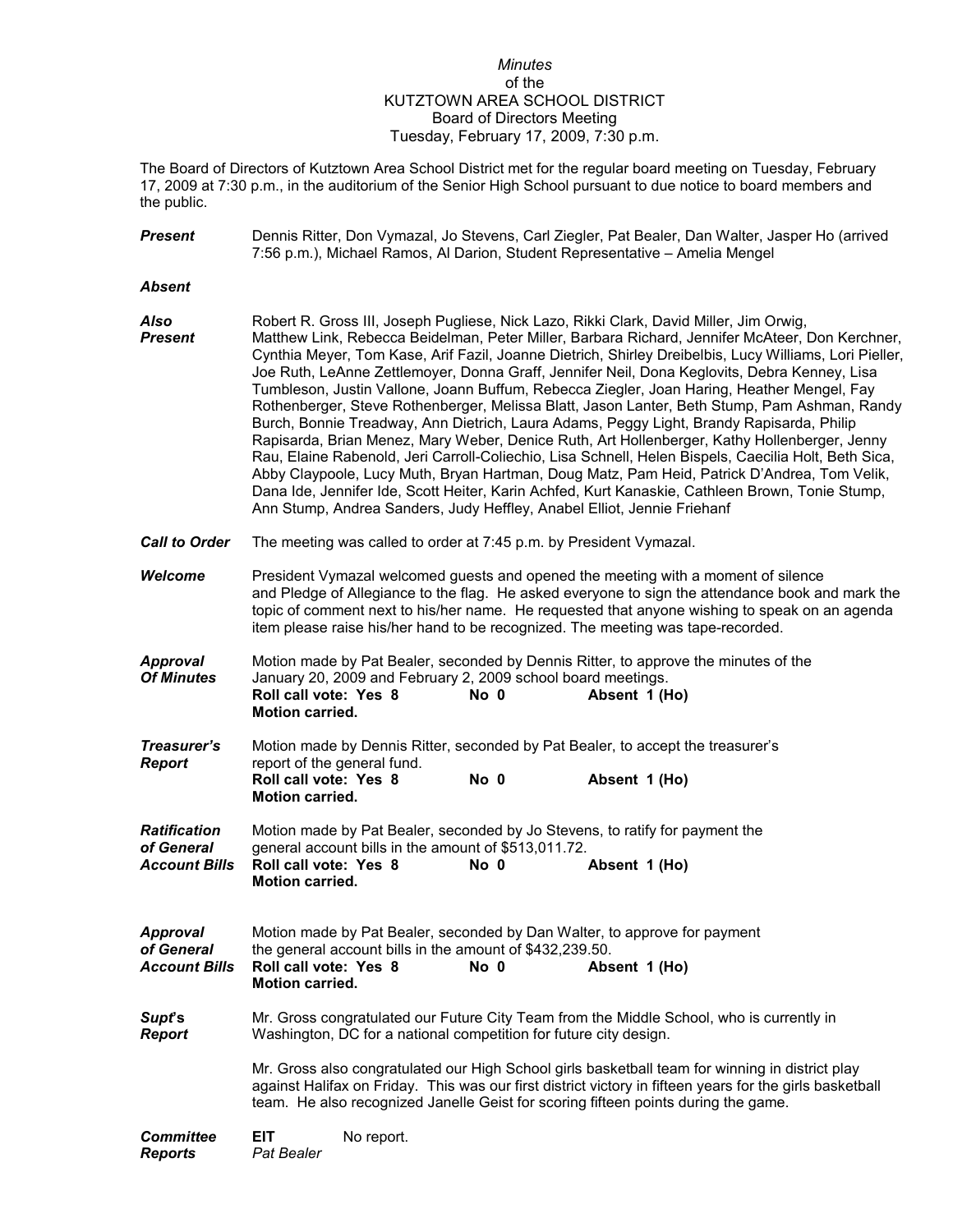KASD Board of Directors Meeting Minutes February 17, 2009 Page 2 of 4

> **BCTC** No report. *Dennis Ritter*

**ECC** Ms. Stevens reported the administration shared a recommendation regarding a *Jo Stevens* synthetic turf and track. The committee also discussed options for stadium light synthetic turf and track. The committee also discussed options for stadium lighting.

**BCIU** Mr. Ziegler reported the BCIU presented a budget with a zero percent increase. *Carl Ziegler*

**PSBA** Ms. Bealer reported they are continuing to put something in place against the *Pat Bealer* proposed graduation competency exams. The committee also discussed the Governor's proposal to consolidate Pennsylvania's 500 schools into 100.

**Policy &** No report. **Curriculum** *Dan Walter*

**Personnel** Motion made by Dennis Ritter, seconded by Dan Walter, to remove the listing of spring coaches and salaries from the original motion.<br> **Roll call vote: Yes 9** No 0 **Roll call vote: Yes 9 No 0 Absent 0 Motion carried.** 

Motion made by Pat Bealer, seconded by Jo Stevens, to approve the following personnel items:

- 1. The resignation of Cindy Copeland, Elementary Librarian, due to retirement, effective June 30, 2009.
- 2. The approval of the following substitute teachers for 2008-2009, effective February 18, 2009, at the approved substitute rate of \$100 per day for days 1-20 and \$110 per day for days 21-45: Nicholas Jacobs Matthew Scrbacic David Vitanovec
- 3. The approval of Cindy Heiner as Accounting and Tax Specialist, effective July 1, 2009, at a salary of \$32,500.
- 4. The approval of Derek Schroeder as Head Custodian at the High School, effective February 19, 2009, at an hourly rate of \$14.00.
- 5. The approval of Rick Schnabel as a preferred substitute custodian, effective February 18, 2009, at the approved preferred substitute hourly rate of \$9.70.

**Roll call vote: Yes 9 No 0 Absent 0 Motion carried.** 

Motion made by Al Darion, seconded by Pat Bealer, to approve the following spring coaches and salaries for 2008-2009:

| Baseball                       |                           |         |
|--------------------------------|---------------------------|---------|
| <b>Head Coach</b>              | <b>Tim Mertz</b>          | \$4,841 |
| JV Coach                       | Todd O'Neil               | \$2,646 |
| Head MS Coach                  | Scott Scheidt             | \$2,646 |
| <b>Assistant MS Coach</b>      | Kevin Conrad              | \$2,153 |
| Volunteers                     | <b>Brad Sechler</b>       |         |
|                                | Luke Bricker              |         |
|                                | <b>Bart Fenstermacher</b> |         |
|                                | Jeff Gernert              |         |
|                                | Jeff Smith                |         |
|                                | Jeff Ebling               |         |
|                                | Joe Peters                |         |
|                                | Dave Mabry (KU Intern)    |         |
| Softball                       |                           |         |
| <b>Head Coach</b>              | <b>Richard Angstadt</b>   | \$4,947 |
| <b>Assistant Varsity Coach</b> | Dwayne Scheidt            | \$2,646 |
| JV Coach                       | Jennifer Schroeder        | \$2,153 |
| <b>Head MS Coach</b>           | Kathy Schlenker           | \$2,646 |
| Volunteers                     | Angie Lutz                |         |
|                                | Wynn Greiss               |         |
|                                | Emily Behm                |         |
|                                | Amy Giberson (KU Intern)  |         |
| <b>Track and Field</b>         |                           |         |
| <b>Head Coach</b>              | <b>Kelley Neyhart</b>     | \$4,314 |
| <b>Assistant Coaches</b>       | Jennifer Knight           | \$2,417 |
|                                |                           |         |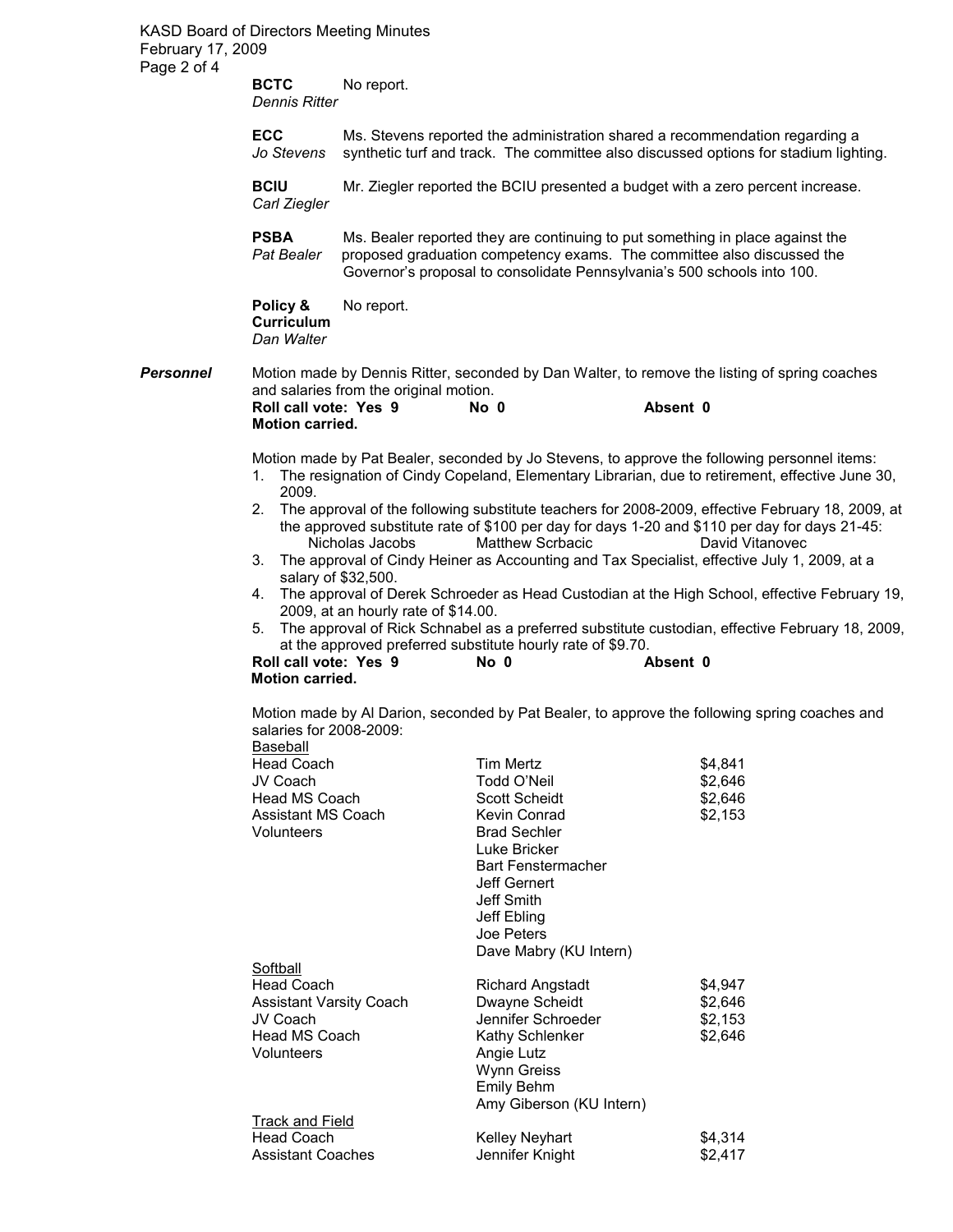|                                                                                        | <b>Benn Trasatt</b>         | \$2,358 |  |  |
|----------------------------------------------------------------------------------------|-----------------------------|---------|--|--|
|                                                                                        | Randy Wert                  | \$2,358 |  |  |
| Volunteers                                                                             | Cory Crider                 |         |  |  |
|                                                                                        | Heather Walkom (KU Intern)  |         |  |  |
|                                                                                        | Shane Kadlak (KU Intern)    |         |  |  |
| <b>Boys Tennis</b>                                                                     |                             |         |  |  |
| Head Coach                                                                             | Harry McGonigle             | \$4,314 |  |  |
| Volunteers                                                                             | Jeff Zimmerman              |         |  |  |
|                                                                                        | Caitlyn Hessian (KU Intern) |         |  |  |
| Boys Volleyball                                                                        |                             |         |  |  |
| Head Coach                                                                             | Shawn Katz                  | \$3,536 |  |  |
| <b>Assistant Coach</b>                                                                 | Ryan Zotter                 | \$2,153 |  |  |
| <b>Girls Soccer</b>                                                                    |                             |         |  |  |
| <b>Head Coach</b>                                                                      | Alan Angstadt               | \$5,247 |  |  |
| JV Coach                                                                               | William Frosoni             | \$2,311 |  |  |
| <b>MS Coaches</b>                                                                      | Dan Kauffman                | \$2,311 |  |  |
|                                                                                        | <b>Bryce Slattery</b>       | \$2,207 |  |  |
| Volunteers                                                                             | Jason Lear (KU Intern)      |         |  |  |
|                                                                                        | Drew Polinchak (KU Intern)  |         |  |  |
|                                                                                        | Abby Roth                   |         |  |  |
| Wrestling                                                                              |                             |         |  |  |
| Volunteer                                                                              | Jared Rutherford            |         |  |  |
| Roll call vote: Yes 8                                                                  | No 1 (Ritter)<br>Absent 0   |         |  |  |
| Motion carried.                                                                        |                             |         |  |  |
| All Personnel were Approved Pending the District's Receipt of All Mandated Credentials |                             |         |  |  |

| 2009-2010<br><b>Preliminary</b><br><b>Budget</b> | Motion made by Pat Bealer, seconded by Michael Ramos to approve 2009-2010<br>Preliminary Budget.                                                                                                                                                                                                                                                                                                                                                                                                                                                                                    |  |  |
|--------------------------------------------------|-------------------------------------------------------------------------------------------------------------------------------------------------------------------------------------------------------------------------------------------------------------------------------------------------------------------------------------------------------------------------------------------------------------------------------------------------------------------------------------------------------------------------------------------------------------------------------------|--|--|
|                                                  | Roll call vote: Yes 6<br>Absent 0<br>No 3 (Bealer, Ho, Walter)<br><b>Motion carried.</b>                                                                                                                                                                                                                                                                                                                                                                                                                                                                                            |  |  |
| D'Huy<br><b>Engineering</b><br><b>Contract</b>   | Motion made by Dennis Ritter, seconded by Michael Ramos, to table the approval of an<br>engineering contract with D'Huy Engineering to provide periodic engineering consultation<br>services at a cost of \$1,900 per month and a one-time fee of \$15,000 as per the attached contract<br>until the administration seeks and brings to the Board at least two additional bids.<br>Roll call vote: Yes 8<br>No 1 (Bealer)<br>Absent 0<br>Motion to table carried.                                                                                                                   |  |  |
| 2003 GOB<br><b>Refinancing</b>                   | Motion made by Carl Ziegler, seconded by Pat Bealer, to approve the following motion:                                                                                                                                                                                                                                                                                                                                                                                                                                                                                               |  |  |
|                                                  | RESOLVED, that the Board of School Directors of the Kutztown Area School District hereby<br>approves the adoption of the attached Resolution authorizing the issuance of a series of General<br>Obligation Bonds in the maximum aggregate principal amount of not to exceed \$9,985,000, to<br>finance the refunding of the School District's General Obligation Bonds, Series of 2003 (the "2003<br>Bonds"), provided that the minimum present value debt service savings to the School District after<br>the payment of all costs of issuance of the Bonds is at least \$170,000. |  |  |
|                                                  | BE IT FURTHER RESOLVED, that the Board of School Directors hereby authorizes the execution<br>and delivery of (a) a Bond Purchase Proposal from RBC Dain Rauscher for the purchase of the<br>Bonds on the terms and conditions established in the Resolution and (b) an Addendum to such<br>Bond Purchase Proposal which will be delivered by RBC Dain Rauscher upon the final pricing of the<br>Bonds.                                                                                                                                                                             |  |  |
|                                                  | BE IT FURTHER RESOLVED, that the Board of School Directors hereby authorizes the execution<br>and delivery of such other agreements, certificates, instruments and documents necessary in<br>connection with the issuance of the Bonds subject to the review and approval of such agreements,<br>certificates, instruments and documents by bond counsel to the School District.<br>No 1 (Vymazal)<br>Roll call vote: Yes 8<br>Absent 0<br><b>Motion carried.</b>                                                                                                                   |  |  |